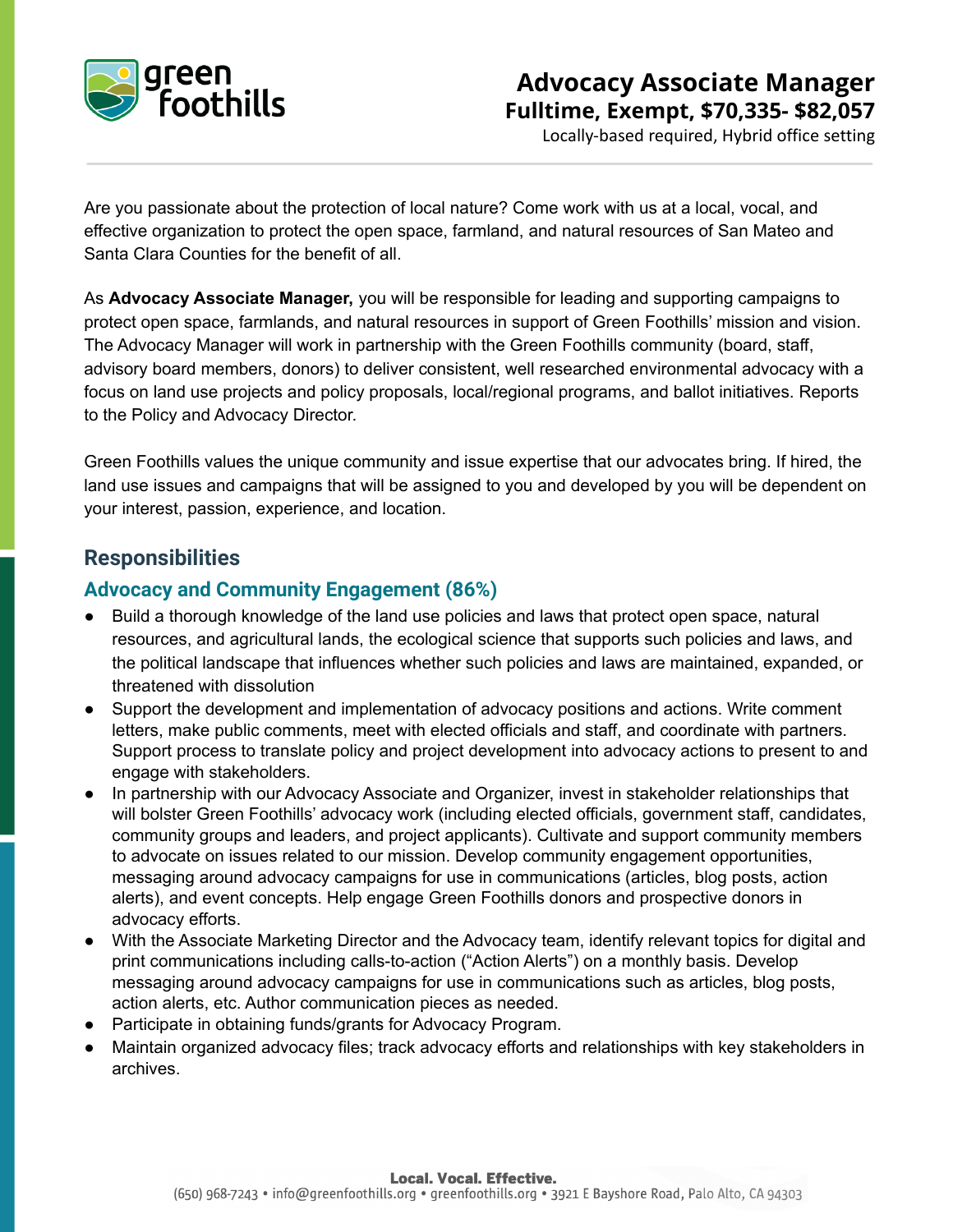

# **Advocacy Associate Manager Fulltime, Exempt, \$70,335- \$82,057**

Locally-based required, Hybrid office setting

Introduce creative ideas and approaches for consideration.

### **Human Resources (2%)**

Engage in annual job goal-setting and self evaluation. Identify and leverage personal professional development and performance improvement opportunities.

#### **Governance and Fiscal Soundness (10%)**

- Attend and support Board and committee meetings, prepare materials as required for meetings and monthly Board Reports
- Conduct presentations to the board and staff, bring strategic discussion topics to the advocacy committee each month
- Maintain and submit on a timely basis accurate timesheets, expense reports, and lobbying hours (for annual tax filing)

### **Equity and Inclusion (2%)**

Support the organizational culture including advancing diversity, equity, inclusion, justice, and cultural humility in all aspects of the organization to ensure a welcoming working environment for all. Personally develop a baseline knowledge of equity and inclusion principles, apply to all aspects of your work with Green Foothills

### **About you**

- **Mission Driven:** Demonstrates commitment to the mission of Green Foothills as a whole and alignment with organizational values
- **Expertise and Knowledge:** Has 3+ years of directly-related work experience in land use advocacy on ecological issues. Has knowledge, experience, and/or education in conservation policy, local political and regulatory landscape, community-based projects, organizing, climate change, planning, or related fields. Specific knowledge of San Mateo County and/or Santa Clara County highly preferred. Demonstrated ability to connect with and support local communities.
- **Collaborative Project and Workload Management:** Highly self-motivated and demonstrated self-initiative. Excellent project management, planning, and analytical skills. Familiarity with project management tools a plus (Green Foothills uses Asana). Ability to manage workload, meet deadlines, and achieve results in a collaborative team environment.
- **Equity and Inclusivity Mindset:** Comfort and demonstrated ability to ground work in equity and inclusion as well as interacting with people of diverse socioeconomic, cultural, disability, and ethnic backgrounds
- **Communication and Emotional Awareness:** Clear, concise written and verbal communication skills. Uses effective written and oral communication; demonstrates empathy and listening
- Proficiency with Microsoft Office, Google Suite applications.
- Valid driver's license and insurable driving record.
- Flexible to work on some evenings and weekends.